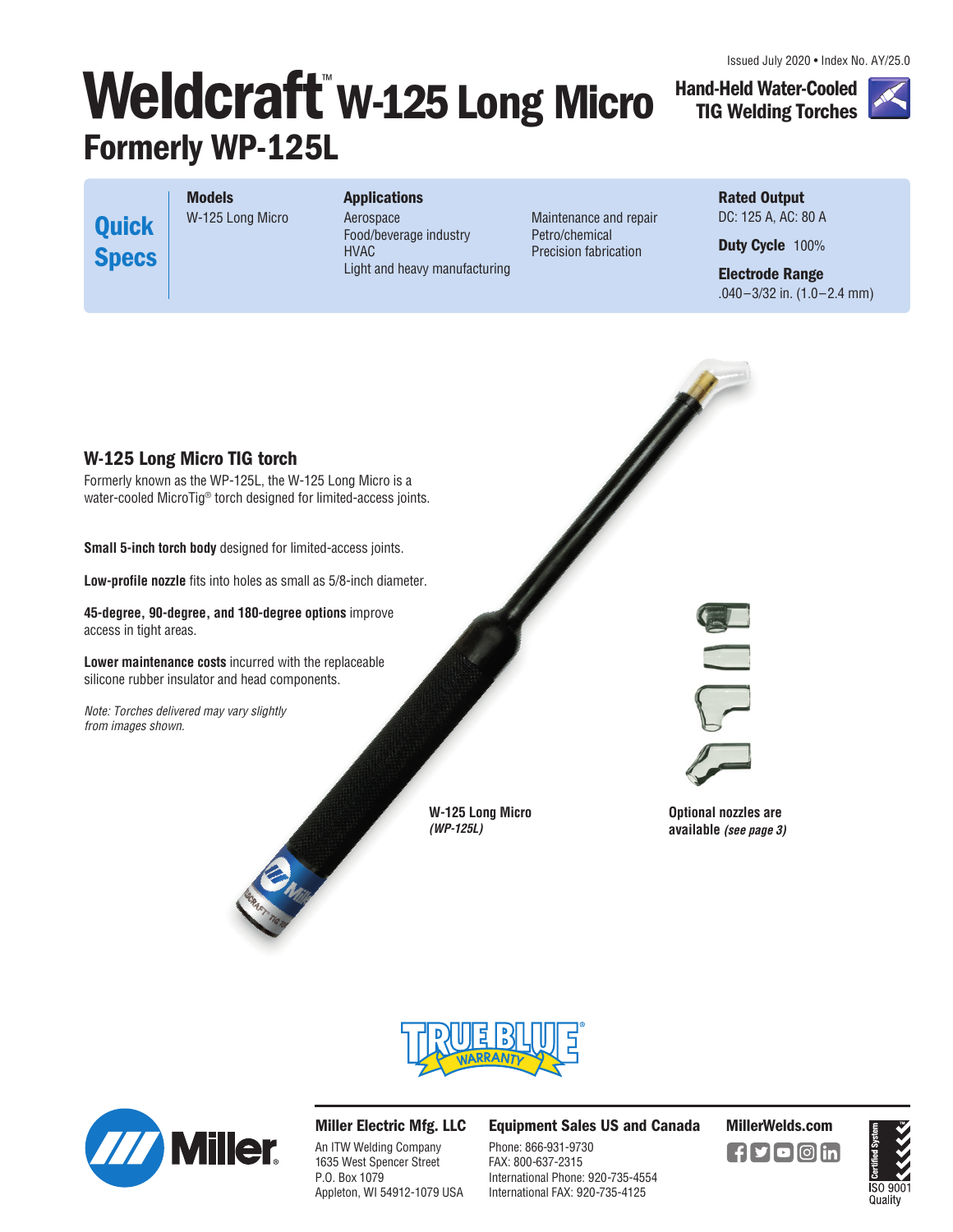# **Torch Packages**

|                  | <b>Models</b>    | <b>Braided Rubber</b>      |  |
|------------------|------------------|----------------------------|--|
| <b>Old Model</b> | <b>New Name</b>  | $25$ ft. $(7.6 \text{ m})$ |  |
| <b>WP-125L</b>   | W-125 Long Micro | <b>WP-125L-25-R</b>        |  |

**Torch packages include torch body, handle, power cable, gas hose, water hose, 45-degree nozzle, 45-degree 1/16-inch chuck, and collet body wrench.**

# **Connectors**

## **Power cable connectors**





**195377** 50 mm Dinse-style with water return line for water-cooled torch.

**195380** 50 mm Dinse-style gas thru with gas and water return lines for water-cooled torch.



**225028** 50 mm thread-lock-style for water-cooled torch.



**45V11** Power cable adapter for water-cooled torch.

| <b>Machines</b>                                                                                  | <b>Connection Type</b>      | <b>1-Piece Power Cable Connectors</b> |
|--------------------------------------------------------------------------------------------------|-----------------------------|---------------------------------------|
| <b>TIG Machines</b>                                                                              |                             |                                       |
| $\text{CST}^{\circledcirc}$ 280 (Dinse)                                                          | 50 mm Dinse-style           | 195377                                |
| Dynasty® 200/210/280/350/400                                                                     | 50 mm Dinse-style           | 195377                                |
| Dynasty <sup>®</sup> 700/800                                                                     | 50 mm thread-lock           | 225028                                |
| Maxstar <sup>®</sup> 200/210/280/350/400                                                         | 50 mm Dinse-style           | 195377                                |
| Maxstar <sup>®</sup> 700/800                                                                     | 50 mm thread-lock           | 225028                                |
| Syncrowave <sup>®</sup> 200/210                                                                  | 50 mm Dinse-style gas thru  | 195380                                |
| Syncrowave <sup>®</sup> 250 DX/300/350 DX (Dinse)                                                | 50 mm Dinse-style           | 195377                                |
| Syncrowave® 250 DX/300/350 DX (stud)                                                             | $1/2$ in. stud              | 45V11                                 |
| <b>Multiprocess Machines</b>                                                                     |                             |                                       |
| Dimension™ 302/452/NT 450/652                                                                    | $1/2$ in. stud              | 45V11                                 |
| Dynasty® 280 DX Multiprocess                                                                     | 50 mm Dinse-style           | 195377                                |
| PipeWorx                                                                                         | $1/2$ in. stud              | 45V11                                 |
| XMT <sup>®</sup> 304/350                                                                         | 50 mm Dinse-style           | 195377                                |
| <b>XMT® 450</b>                                                                                  | $1/2$ in. stud              | 45V11                                 |
| <b>Engine-Driven Machines</b>                                                                    |                             |                                       |
| Most Big Blue®, Trailblazer®, Bobcat™,<br>Blue Star <sup>®</sup> and Wildcat <sup>®</sup> models | $1/2$ in. stud              | 45V11                                 |
| Big Blue <sup>®</sup> 450 Duo CST                                                                | 50 mm Dinse-style           | 195377                                |
| <b>General Reference</b>                                                                         |                             |                                       |
|                                                                                                  | 50 mm Dinse-style           | 195377                                |
|                                                                                                  | 50 mm Dinse-style gas thru  | 195380                                |
|                                                                                                  | 50 mm thread-lock           | 225028                                |
|                                                                                                  | $1/2$ in. stud              | 45V11                                 |
| <b>Other Adapter</b>                                                                             |                             |                                       |
|                                                                                                  | Stud to Dinse-style adapter | 232728                                |

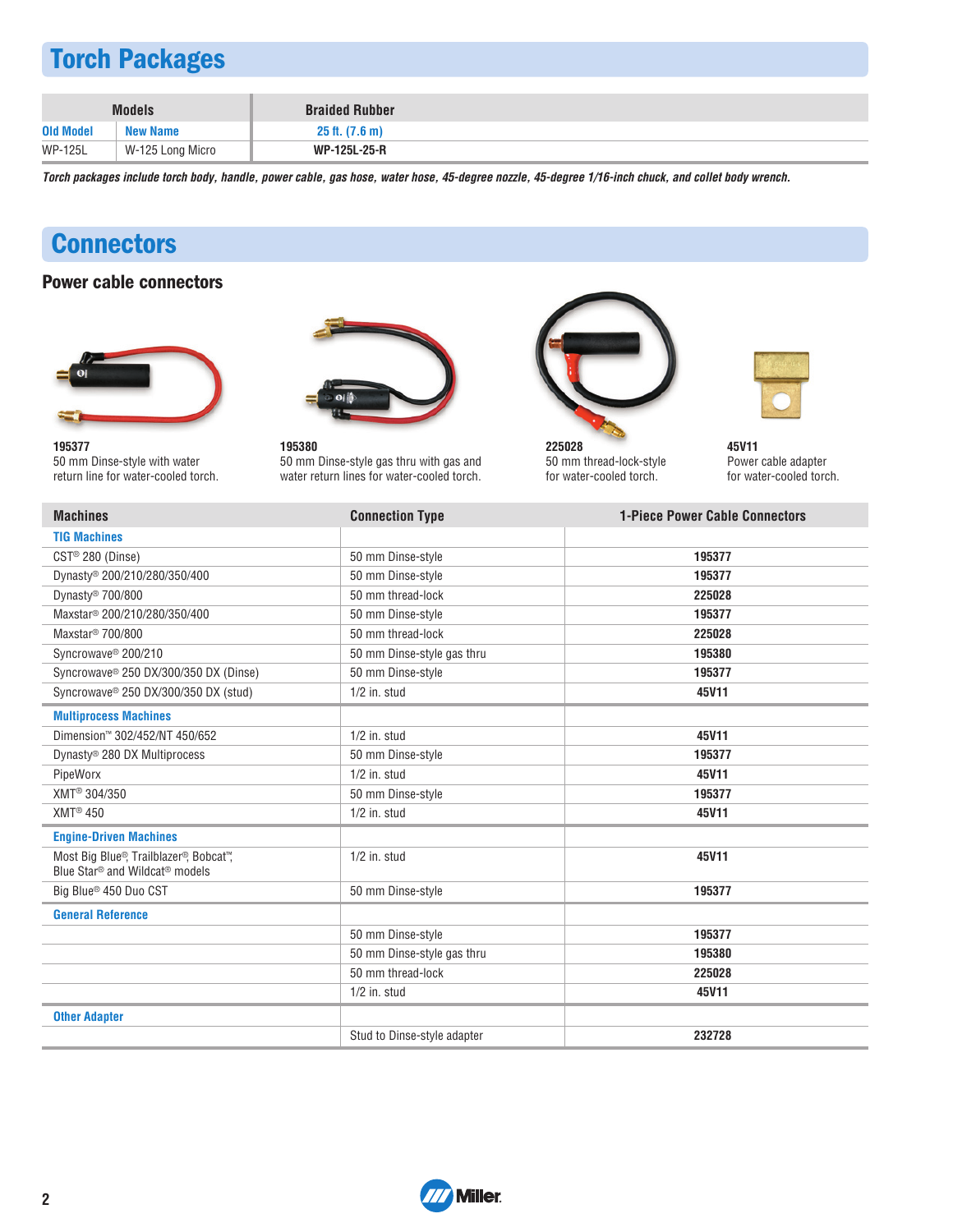# **Consumables (Refer to Owner's Manual for additional replacement parts.)**



| 45° Non-Gas Lens           |                 |                 |                 |  |
|----------------------------|-----------------|-----------------|-----------------|--|
| Electrode Size - inch (mm) | .040(1.0)       | 1/16(1.6)       | 3/32(2.4)       |  |
| 1 Chuck $45^\circ$         | 125C40-45       | 125C116-45      | 125C332-45      |  |
| 2 Quartz Nozzle 45°        | 125N450         | 125N450         | 125N450         |  |
| 90° Non-Gas Lens           |                 |                 |                 |  |
| 3 Chuck 90°                | 125C40-90       | 125C116-90      | 125C332-90      |  |
| 4 Quartz Nozzle 90°        | <b>125N900</b>  | <b>125N90Q</b>  | <b>125N900</b>  |  |
| 5 Quartz Nozzle 90° Short  | <b>125N90SQ</b> | <b>125N90SO</b> | <b>125N90SO</b> |  |
| 180° Non-Gas Lens          |                 |                 |                 |  |
| 6 Chuck $180^\circ$        | 50C40           | 125C116         |                 |  |
| 7 Quartz Nozzle 180°       | 125N1800        | <b>125N180Q</b> |                 |  |
| <b>Chuck Wrench</b>        |                 |                 |                 |  |

**8 53N20**

\*Not shown.